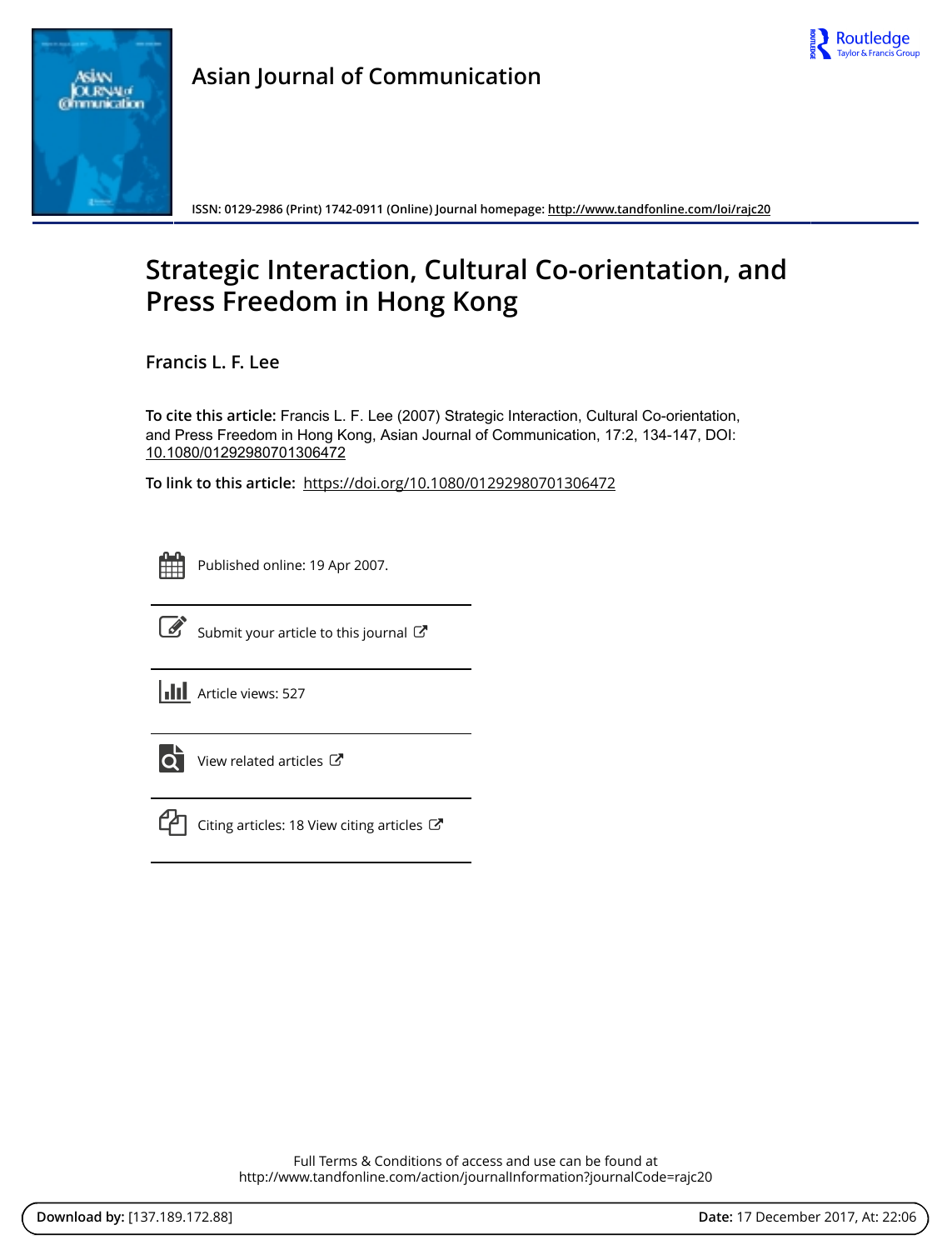# Strategic Interaction, Cultural Co-orientation, and Press Freedom in Hong Kong

Francis L. F. Lee

This article discusses press freedom in Hong Kong since the handover. It argues that in the immediate years after reunification, the strategic interaction between the media and the power holders within a commonly accepted framework has contributed to an 'equilibrium condition' in which there was no huge and apparent loss of press freedom. The equilibrium was maintained by a clear distinction between national and local issues. At the same time, the handover has led to processes of cultural co-orientation which further 'de-problematized' news coverage of certain sensitive national issues. Nevertheless, political developments in recent years have led to the breakdown of the national-local boundary. The original equilibrium was destabilized, which led to renewed concerns of press freedom in the city.

Keywords: Press Freedom; Strategic Interaction; Cultural Co-orientation; National Local Conflicts; Self-censorship

## Introduction

Although Hong Kong has never been an independent and democratic country, a confluence of social and historical conditions has generated a 'tradition of press freedom' in the city. As Hong Kong developed into a refugee society after the Second World War, the press was largely oriented towards Chinese politics. The media were allowed to criticize the Communist regime in the Mainland and the KMT regime in Taiwan insofar as they did not challenge the colonial authority (Lee, 2000).

The media shifted their major orientation towards local issues only in the late 1970s. But this development coincided with the beginning of the negotiation on sovereignty transfer. In the subsequent transition period  $(1984-1997)$ , Hong Kong

Correspondence to: Francis L. F. Lee, Department of English and Communication, City University of Hong Kong, Kowloon Tong, Kowloon, Hong Kong. Tel.: +852 2788 8730; Fax: +852 2788 8894; Email: lfflee@cityu.edu.hk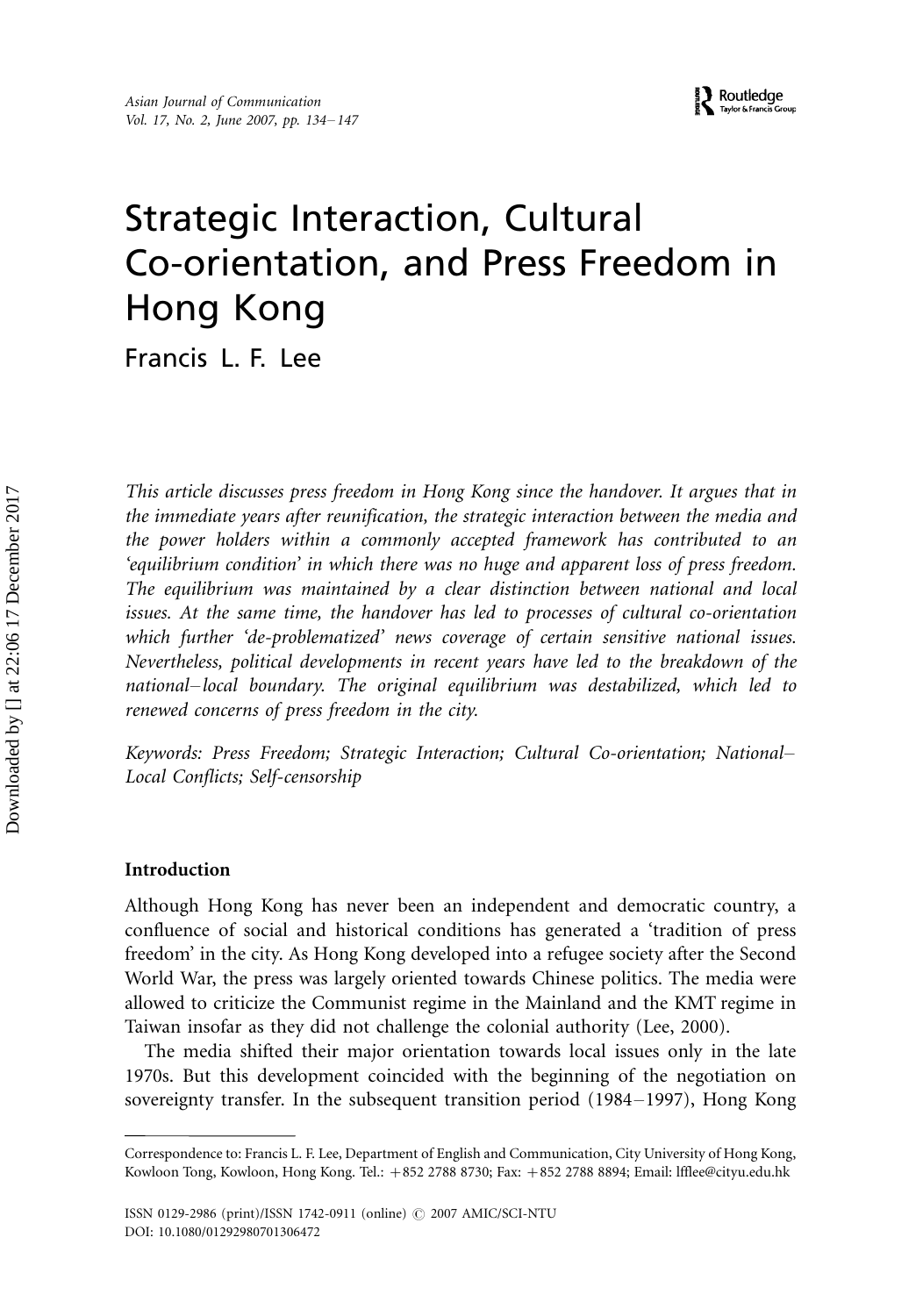was marked by a dual power structure in which political power was relatively balanced between the British and Chinese forces. It resulted in an unprecedented level of freedom for the Hong Kong press to criticize both the Chinese and British/Hong Kong governments.

But with China destined to emerge as the sole power center, the media have also begun to adjust to the post-handover situation long before 1997. In the early 1990s, observers already identified problematic developments such as shifts in journalistic paradigms (Chan & Lee, 1991), media self-censorship (Lee, 1998), and infiltration of Chinese and pro-China capital into the media system (Fung & Lee, 1994). Without conspicuously and abruptly undermining press freedom, these processes gradually altered journalistic practices, the media landscape, and the boundaries of media discourse.

Then, how free has the Hong Kong press been after the handover? What have been the major challenges facing journalists and media organizations? How did the Hong Kong media struggle for their freedom? Was self-censorship widespread? And on what kinds of issues has self-censorship been particularly serious? What has been the relationship between press freedom and the process of re-nationalization?

This article discusses these questions and attempts to provide a conceptual account of the development of press freedom in Hong Kong. More specifically, it focuses on three processes which have shaped the post-handover development of press freedom in the city. The first process is the strategic interaction between the media and the power holders. While the Chinese government has employed various strategies to domesticate the Hong Kong media, different types of media responded to the political pressure in different ways. Second, reunification was followed by increased interactions between the Hong Kong media and the Chinese government, as well as between the Hong Kong society and the Mainland at large. The resulting process of cultural co-orientation has reduced conflicts between the Hong Kong media and China on a number of sensitive national issues. Lastly, political developments after 2003 have led to the re-emergence of national-local conflicts, which led to renewed concerns of press freedom. The following sections discuss the three processes in turn, while the concluding section summarizes and discusses the implications of the analysis.

#### Strategic Interactions in the Struggle for Press Freedom

Legally speaking, the Basic Law, the mini-constitution of the Special Administrative Region (SAR), acknowledges the need to maintain freedom of the press and expression in the city. Article 27 states that Hong Kong residents shall have 'freedom of speech, of the press, and of publication'. However, the legal framework does not provide unequivocal protection for press freedom. Laws and provisions that can be used to suppress press freedom continued to exist. Article 23 of the Basic Law, in particular, states that the SAR government has to enact anti-secession laws on its own. Moreover, the National People's Congress of China holds the right to interpret the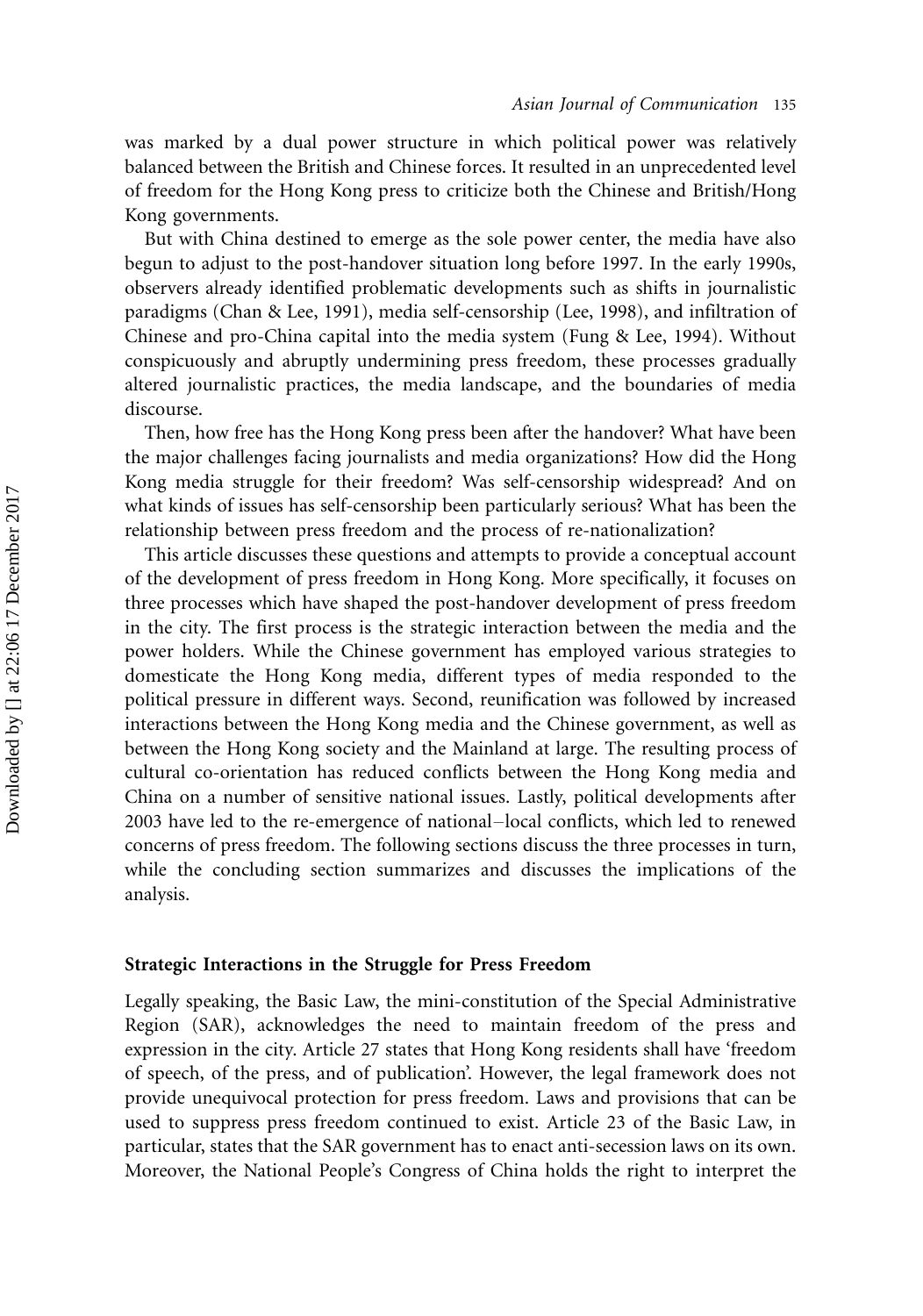Basic Law. As legal scholar Anne Cheung (2001) argues, 'the Hong Kong press may never know the scope of its freedom' under such a legal framework (p. 93).

Nevertheless, like its colonial predecessor, the Chinese and SAR governments have been reluctant to activate the legal minefield. Weakness in legal protection, hence, may not prevent the presence of at least a certain degree of press freedom, if by the latter we mean a situation in which government censorship and media self-censorship are relatively absent. This situation can be the result of the strategic interactions among actors with different concerns and interests. In fact, the handover marked the beginning of a new strategic game between the local media and the Chinese and SAR governments. Understanding this strategic game is crucial to our understanding of press freedom in Hong Kong.

Broadly speaking, China was motivated to demonstrate the feasibility of 'one country, two systems', especially to Taiwan. Hence it has largely refrained from openly and publicly intervening into Hong Kong affairs in the first few years after 1997.<sup>1</sup> There was no formal, pre-publication censorship system imposed in the city. Unlike in the Mainland, the SAR government does not have any power to remove top level editors or close down media outlets in Hong Kong.

It does not mean that the Chinese government did not attempt to control the Hong Kong media. Even before the handover, Chinese officials had already stated a 'three nos' policy for the Hong Kong media: no advocacy for Taiwan/Tibet independence, no engagement in subversive activities, and no personal attack on national leaders (Lee & Chu, 1998). This policy sets up the limits of acceptable press coverage. Yet noticeably, the three no-go areas are all concerned with national issues. The policy does not touch upon local matters at all. Again, the Chinese government did not want to be criticized for encroaching upon freedom in Hong Kong. Hence it turned to strategies aiming at inducing media self-censorship. It thus kick-started the strategic interaction between the media and the power holders. Three strategies adopted by the Chinese government are particularly noteworthy.

First, the Chinese government could influence the Hong Kong media through co-opting media owners, who may have various kinds of business interests in the Mainland (see Fung, this volume). The owners may not dictate daily news operation, but they can exercise influence through making basic allocative decisions, such as the use of resources and hiring of top level personnel. In fact, after the handover, concerns with press freedom were occasionally raised by the major personnel decisions of media organizations. Among the most prominent cases was South China Morning Post's decision in November 2000 to relieve Willy Wo-lap Lam, a famous China-critic, from his role of director of the paper's China coverage. Lam subsequently resigned. Another example was radio broadcaster Metro Finance's decision to sack its managing editor Paul Cheung Chung-wah in August 2002. Cheung claimed that his sacking came after he was ordered to tone down reports on the then Chief Executive Tung Chee-hwa, the Falun Gong spiritual movement, and business tycoon and station owner Li Ka-shing (HKJA & Article 19, 2003). It is difficult to ascertain the extent to which these decisions were politically motivated.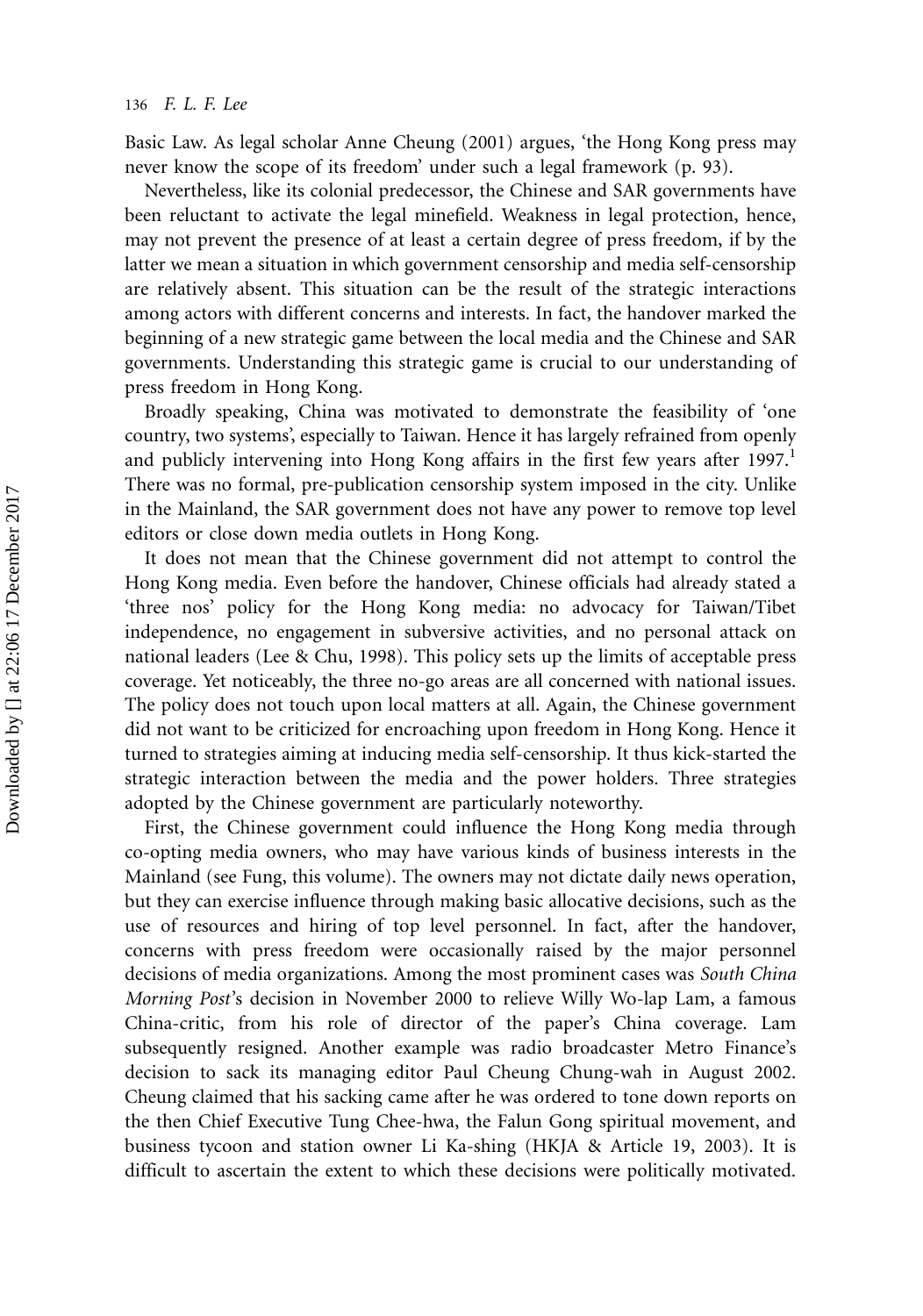But as long as journalists take them as such, they signal what is and is not appropriate. In other words, these decisions could effectively set up norms for news coverage.

Norms of 'political correctness' were also set up by Chinese officials' occasional comments on and criticisms towards the Hong Kong media. In 1999 and 2000, Chinese officials have more than once criticized the Hong Kong media's handling of the pro-Taiwan-independence viewpoint. In October 2000, in response to a question from a Hong Kong journalist about the Central government's attitude towards the Chief Executive election, then Chinese President Jiang Zemin infamously criticized the journalist and the Hong Kong media as 'naive'. Then, in the wake of the July 1 demonstration in 2003, in which 500,000 citizens protested against national security legislation, Chinese officials pinpointed a number of Hong Kong media outlets as major mobilizers behind the demonstration.<sup>2</sup>

The Hong Kong media did not simply succumb to the political pressure. Instead, these occasions of overt criticisms from Chinese officials marked the times the Hong Kong media went directly and openly against the Chinese government by re-emphasizing the principle of press freedom and their understanding of journalistic professionalism (Lau & To, 2002). Yet the messages from the Chinese officials were sent out nonetheless. The Hong Kong media came to know what would irritate China.

Third, the Chinese government was also adept in employing 'strategic ambiguity' (Cheung, 2003) in inducing self-censorship, particularly by giving out warnings without defining the key terms. This strategy was evident even before the handover. In 1994, Ming Pao reporter Xi Yang was sentenced to 12 years in jail in Mainland China for stealing state secrets. What were troubling to the Hong Kong media were not only the severity of the punishment and the opacity of the trial process, but also China's refusal to clearly define 'state secret'.<sup>3</sup> Similarly, while the Chinese government has repeatedly warned the Hong Kong media not to 'advocate' Taiwan independence, the difference between 'advocacy' and 'reporting' has never been clarified.

When a boundary is clearly drawn, people can stand as close to the boundary as possible. When a boundary is blurred, the safe strategy is to stay away. As Lee (1998) explicates, self-censorship results from journalists imagining that an action would incur punishment. Strategic ambiguity is effective in widening the space of such imagination.

Nevertheless, self-censorship was far from the only response from the Hong Kong media towards political pressure. The Hong Kong media are mostly commercial organizations. They have to compete with, and hence respond to, each other. Besides, journalists in mainstream media are professionals largely adhering to the norms of liberal journalism (Chan, Lee, & Lee, 1996). Most citizens also support the principles of press freedom and media as independent actors monitoring the power holders (Lee, Chan, & So, 2005). Certainly, the Hong Kong society and media market are pluralistic. Some media outlets have become more pro-China over time, while others have de-politicized themselves.<sup>4</sup> But when defending press freedom is concerned, it is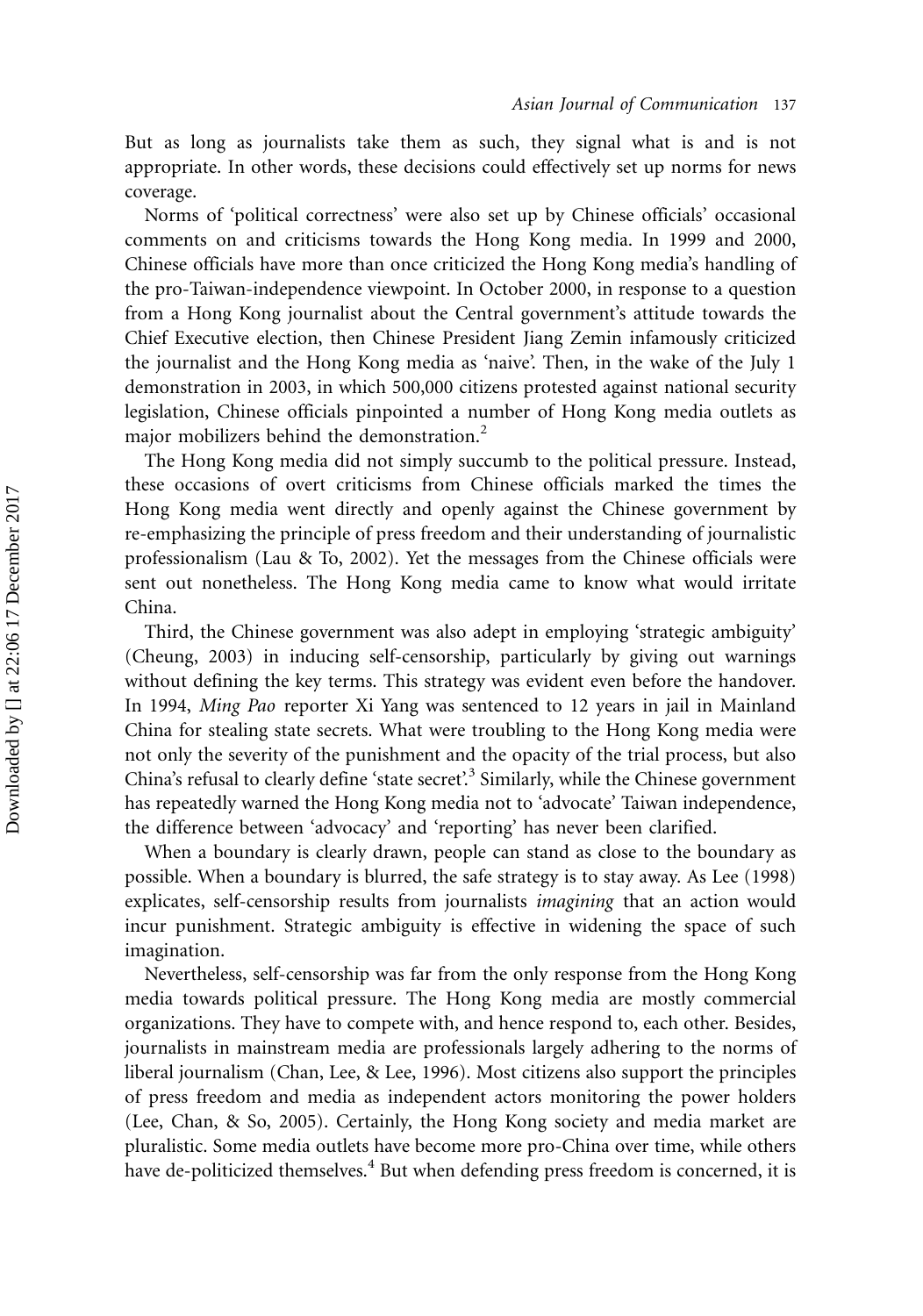significant that some media organizations, because of their concerns with credibility and professional integrity, have attempted to develop methods to handle the political pressure without hugely compromising their professionalism.

Drawing upon Tuchman (1978), Lee (2000) called such responses 'strategic rituals', defined as the 'peculiar and twisted ways that media organizations routinize their news work in order to credibly meet extraordinary political pressure and to uphold their own limited legitimacy' (p. 317). Examples of strategic rituals include the increasing use of juxtapositions between positive and negative views towards the power holders, the increasing use of polls as 'scientific' indicators of public opinions, the increasing use of academics as 'a-political' authorities on public affairs, and the adoption of rhetorical strategies to construct 'neutral and objective' editorials and commentaries.

With these techniques, 'professionalism' becomes a self-defense when the media are criticized. Arguably, part of the Hong Kong media has intensified their objective approach to news since the handover. However, objectivity is a two-edged sword. Practices of objective journalism—e.g. emphasis on hard facts, concerns with formal titles of sources, balance of viewpoints—have long been criticized for leading to the lack of journalistic responsibility and a bias towards the establishment (e.g. Glasser, 1992; Tuchman, 1978). In Hong Kong, whether journalistic objectivity is a helpful tool to fight against political pressure or merely a disguise of self-censorship has to be evaluated in a case-by-case manner.

Structurally speaking, whether an objective media can provide diverse viewpoints would depend on whether critical opinions in the society are vocal enough and whether alternative channels exist to allow such opinions to be expressed. This is the background against which the talk radio phenomenon can be understood. Rising in prominence since the mid-1990s (Lee, 2002), several radio talk shows and their hosts have acquired additional significance after the handover. Besides being popular among radio audience, the shows were highly rated by professional journalists as a 'representative' channel of public opinion expression. As Lee, Chan, and So (2003) explained, journalists rated talk radio highly partly because the medium allowed them to adopt the gesture of 'objective reporting' when covering the critical views aired through the shows.

The popularity of talk radio and the newspaper Apple Daily, which adopts an anti-government and pro-democracy editorial line, demonstrates the existence of a market for media outlets critical towards the power holders. The few outlets which dared to tap into this market thus served as *boundary testers* in the media scene. They enlarged the space for other media outlets to operate. The demise of critical talk radio, to be discussed later, thus represented a significant loss.

But at least before 2004, the strategic interaction outlined above had maintained a more or less stable equilibrium. Political pressure was applied by China only with indirect methods, and media organizations interested in maintaining their professionalism responded with a range of defensive strategies. The presence of a few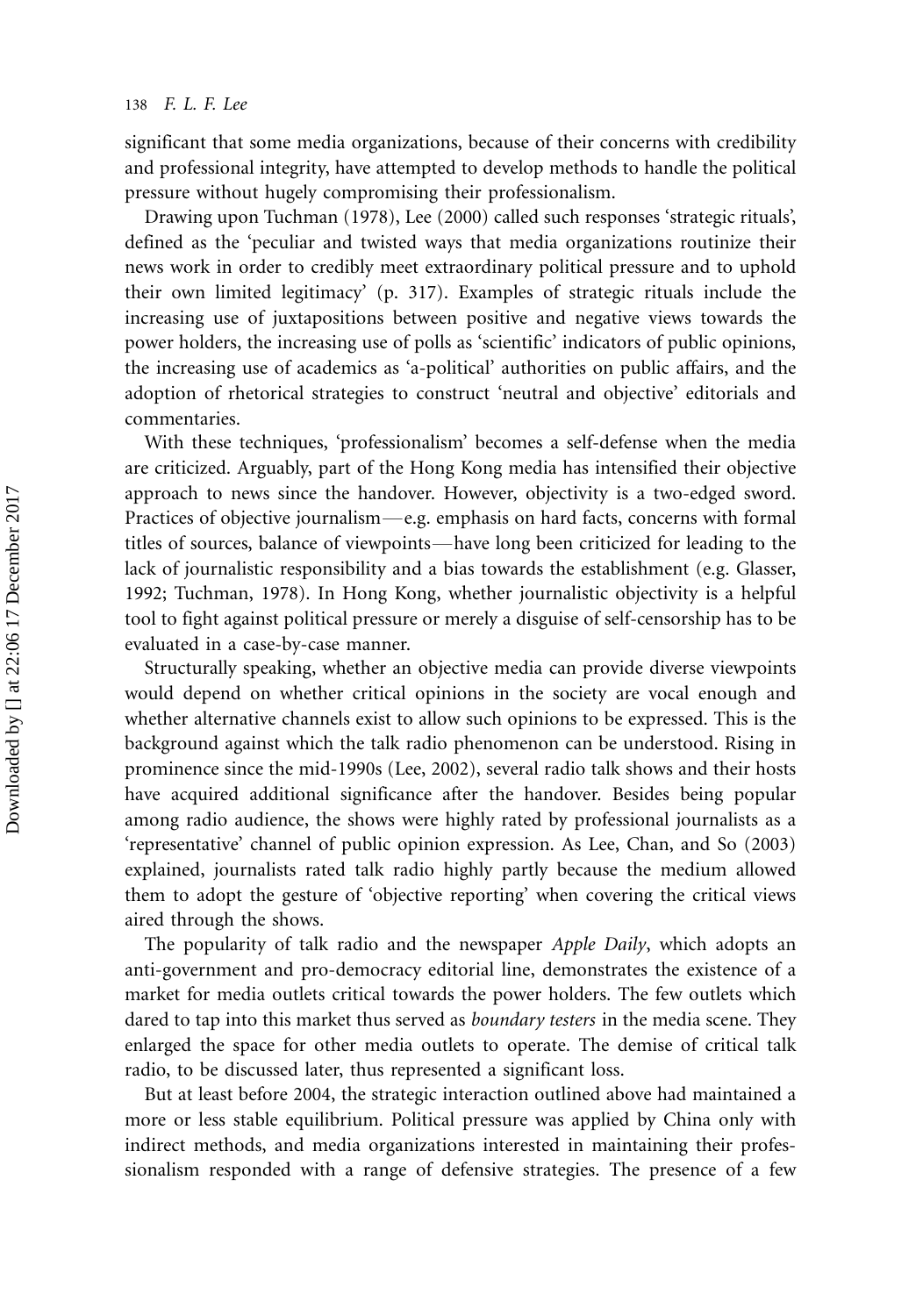boundary testers further ensured the apparent robustness of press freedom, even though self-censorship remained a recurrent concern.

#### From Self-censorship to Cultural Co-orientation

As stated earlier, media self-censorship has long been highlighted as a major problem in Hong Kong. After the handover, perceptions of self-censorship remained widespread among professional journalists. In a recent survey of Hong Kong journalists conducted in 2006,<sup>5</sup> 26.6% of journalists reported that self-censorship existed and was 'very serious', while 47.2% reported that self-censorship existed 'but is not very serious'. Only 3.2% reported that there was no self-censorship at all.

Perceptions of self-censorship also existed, though to a lesser extent, among the general public. A series of university-conducted polls show that, since September 1997, the proportion of citizens regarding the practice of media self-censorship as existent has been fluctuating around the 40% level.<sup>6</sup>

Of course, perceptions are not proofs of the existence of self-censorship. So, are there concrete evidence pointing to the problem? Unfortunately, self-censorship is notoriously difficult to pin down. As the Hong Kong Journalists Association (HKJA) acknowledged in its 2005 Annual Freedom of Expression Report, 'it is difficult to determine whether the slant of a story, or its omission, is the result of self-censorship or a justifiable editorial decision, a sense of fair play or a fear of libel action' (HKJA & Article 19, 2005, p. 21).

The report then highlights an incident. On July 1, 2004, 200,000 citizens joined a demonstration calling for quicker democratization. Most local media outlets treated the story as the lead item of the day. But Asia Television (ATV) put the story as the third item in the evening's newscast, following reports on the celebrations of the handover anniversary. Unsurprisingly, top level personnel at ATV's news department denied self-censorship. The HKJA report also does not claim that self-censorship was committed. It only cited an academic in conclusion: 'I think it was very poor judgment ... I hope it is an honest mistake rather than somebody instructing the news desk' (HKJA & Article 19, 2005, p. 21). There is basically no way for observers to ascertain if a questionable decision represents an act of self-censorship or the editor's truly independent, if poor, judgment.

The problem is further complicated by the possibility that what started out as a more or less self-conscious act of self-censorship may become rationalized and naturalized over time. In fact, as Hong Kong journalists interact with Chinese officials more frequently and regularly after the handover, they may develop 'a better understanding' of China. This can result in more sympathetic and less skeptical attitudes towards the Mainland and the Chinese government. A top level editor at a major newspaper acknowledged the happening of this process. He opined that the problem of self-censorship in the Hong Kong media is not as serious as most people think. Yet he acknowledged that the news media have become more 'careful' in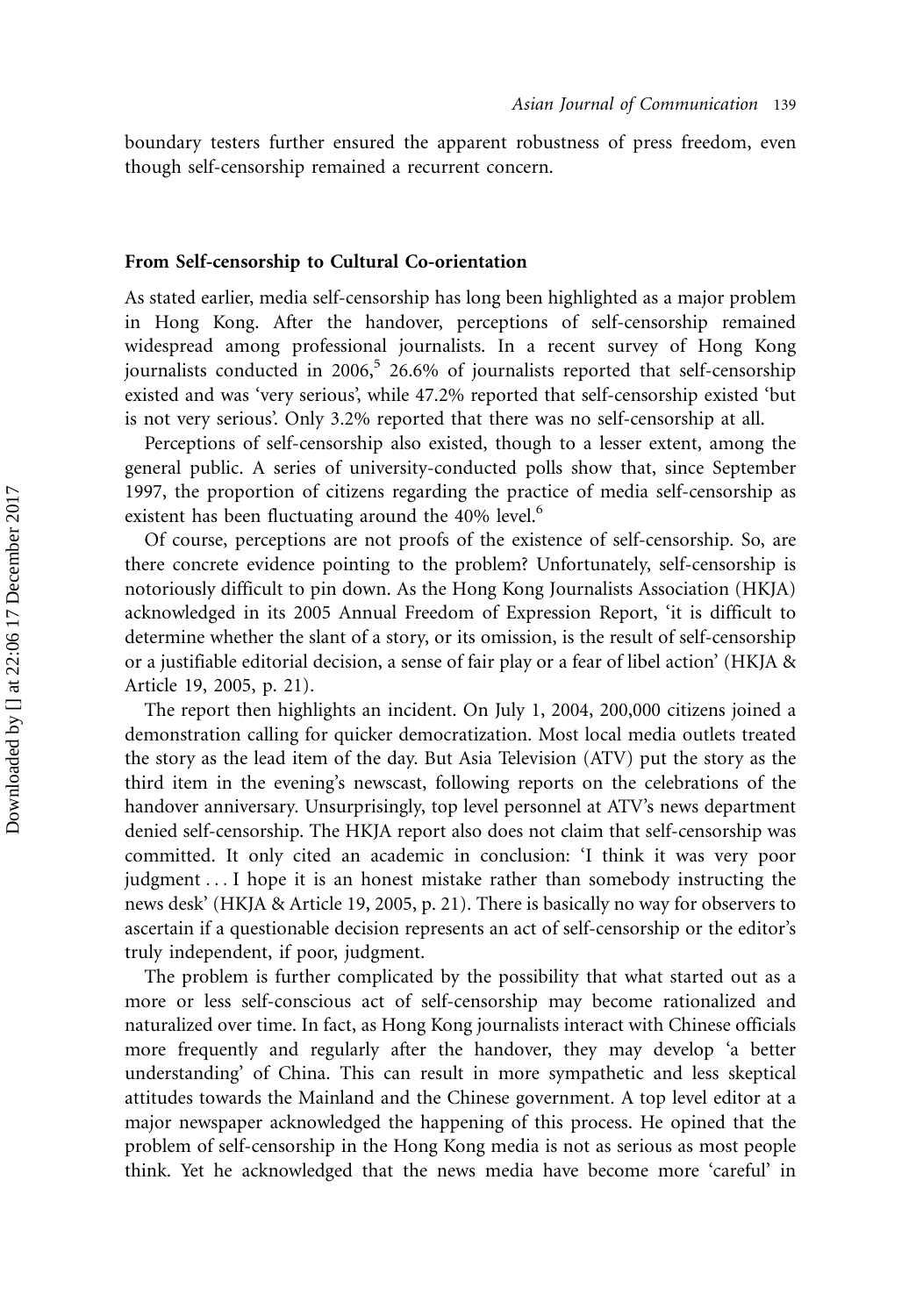rendering judgments of China and China-related issues because journalists came to know the country better after years of coverage.<sup>7</sup>

This can be understood as a process of cultural co-orientation. Following a tradition in communication research focusing on balance, congruence, and convergence in interpersonal interactions (McQuail & Windahl, 1993, pp.  $27-37$ ), co-orientation is defined here to refer to the acquisition of better information and achievement of increased understanding between two individuals or groups through interactions, which may lead to convergence in attitudes towards external objects and mutual agreement on issues. For Hong Kong journalists, co-orientation can be the result of a combination of factors, including their increasing interactions with officials and other established sources in Mainland China, the increasing importance of these sources to their work, and attempts of co-optation on the part of the Chinese government and other major institutions in the Mainland. In any case, the overall result is that journalists' 'independent judgments' shifted gradually over time and came closer to China's official views on various issues.

The desirability of this process can be debated. On one hand, we may question if the 'better understanding of China' journalists acquired is a biased understanding derived from a limited range of established sources. On the other hand, it is probably unreasonable to expect journalists not to adjust their attitudes after they experienced more about the country. But regardless of its desirability, cultural co-orientation has important implications on the question of self-censorship. If self-censorship involves journalists acting against their independent judgments, then changes in journalists' 'independent judgments' would alter what is regarded as self-censorship.

Admittedly, the notion of cultural co-orientation and the phenomenon of changing journalistic judgments have yet to receive much systematic empirical examination. Yet we can illustrate the argument here with Hong Kong media's coverage of Taiwan, which has been one of the most sensitive areas for the media in the immediate years after the handover. It can be noted that the topic was sensitive mainly because the Hong Kong media and China used to hold different attitudes towards Taiwan independence. Without supporting Taiwan independence, the Hong Kong media have nonetheless used to treat the issue as a 'legitimate controversy' (Hallin, 1994). When Cable Television defended its interview with the pro-independence Taiwan vice-president Annette Lu in year 2000 by referring to the norm of journalistic objectivity, the broadcaster was essentially arguing that the proindependence viewpoint deserves a fair hearing in the public arena. For the Chinese government, however, Taiwan independence is not a legitimate controversy. National reunification cannot be subject to debate.

But after the controversies in year 1999 and 2000, Taiwan has not become the center of conflicts between the Hong Kong media and China again. In one sense, it is simply because the media have, since then, refrained from providing a platform for Taiwan politicians to freely explicate their views. Yet underlying this change is probably changing editorial judgments regarding the Taiwan issue rather than the mere exercise of self-censorship. That is, it is plausible that Hong Kong journalists, on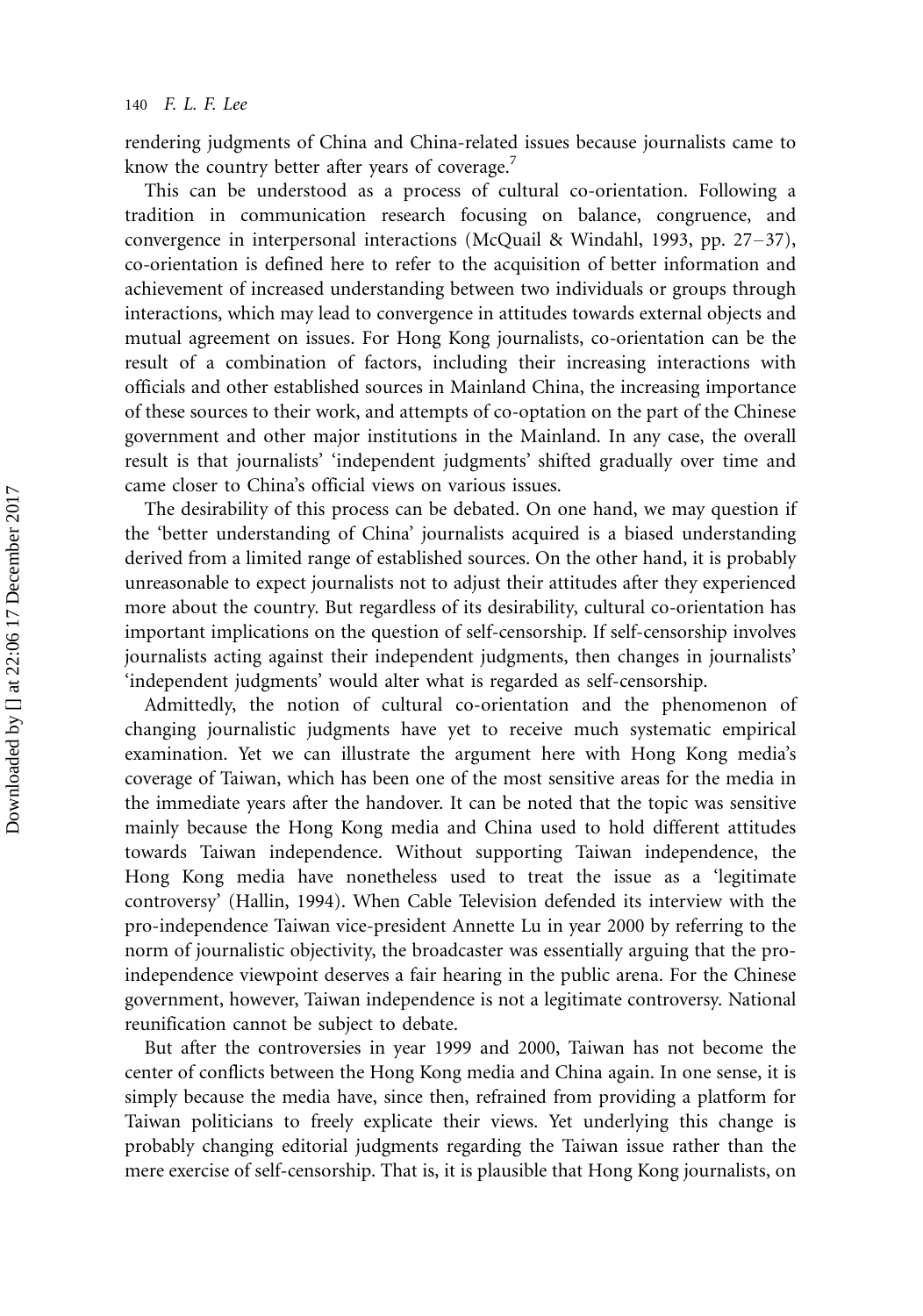average, have themselves become more pro-unification. In fact, Hong Kong media's treatment of Taiwan independence and pro-independence politicians (such as Chen Shui-bian and Annette Lu) has become more critical over the years. To the extent that the media adopt the view that Taiwan independence is undesirable, Taiwan news is 'de-problematized'. It is not because the media have become more daring or China has become more tolerant. It is because self-censorship becomes a lesser issue when journalists' independent judgment and China's policy line converge.

One may label this internalized self-censorship. But to be fair to the Hong Kong media, a significant proportion of journalists still regard self-censorship as serious. Co-orientation is a matter of degree. Self-censorship, meanwhile, remains a widely discussed issue within the industry itself. Second, if some journalists' and media organizations' attitudes towards China have changed, the attitudes of the Hong Kong public have also changed. Social interactions between Hong Kong people and Mainlanders have increased tremendously since the handover. Although re-nationalization is a complicated and conflict-ridden process, there have been signs showing that Hong Kong people's identification with China has been on the rise (Lee & Chan, 2005). Opinion polls have shown that the percentages of Hong Kong people trusting the Chinese government has increased from 24.5% in 1996 to 45.5% in 2006. Proportion confident in 'one country, two systems' has risen from 42.3% to 70.3% during the same period, while proportion against Taiwan independence has increased from 58.8% to  $78.1\%$ .<sup>8</sup> Co-orientation, in other words, occurs not only between the Hong Kong media and the Chinese government, but also between the Hong Kong society and the Mainland at large.

It is probably not a coincidence that increasing positivity towards China and negativity towards Taiwan independence were accompanied by an increase in the proportion of common people indicating that media self-censorship is absent. According to polls conducted by the University of Hong Kong, although proportion of citizens perceiving the presence of self-censorship has been fluctuating around 40%, the proportion of citizens perceiving 'no self-censorship' has increased from 31.2% in 1997 to 44.8% in 2006. At the same time, the percentage of people claiming that the media did not have any scruple when criticizing China increased from 21.6% right after the handover to 35.3% in April 2006. These poll findings show that selfcensorship has become a lesser public issue over the years. They also explain why changes in media's handling of China and Taiwan issues are not likely to be perceived as particularly problematic by the citizens.

#### The Re-emergence of National-Local Conflicts

As a result of the twin processes of strategic interactions and cultural co-orientation, many observers agreed that a significant degree of press freedom was maintained after the handover (e.g. Holbig, 2003). For a while, the main threat to media freedom seemed to be coming primarily from within the media themselves, as declining ethical standards led to people's distrust in the media and receptivity to the idea of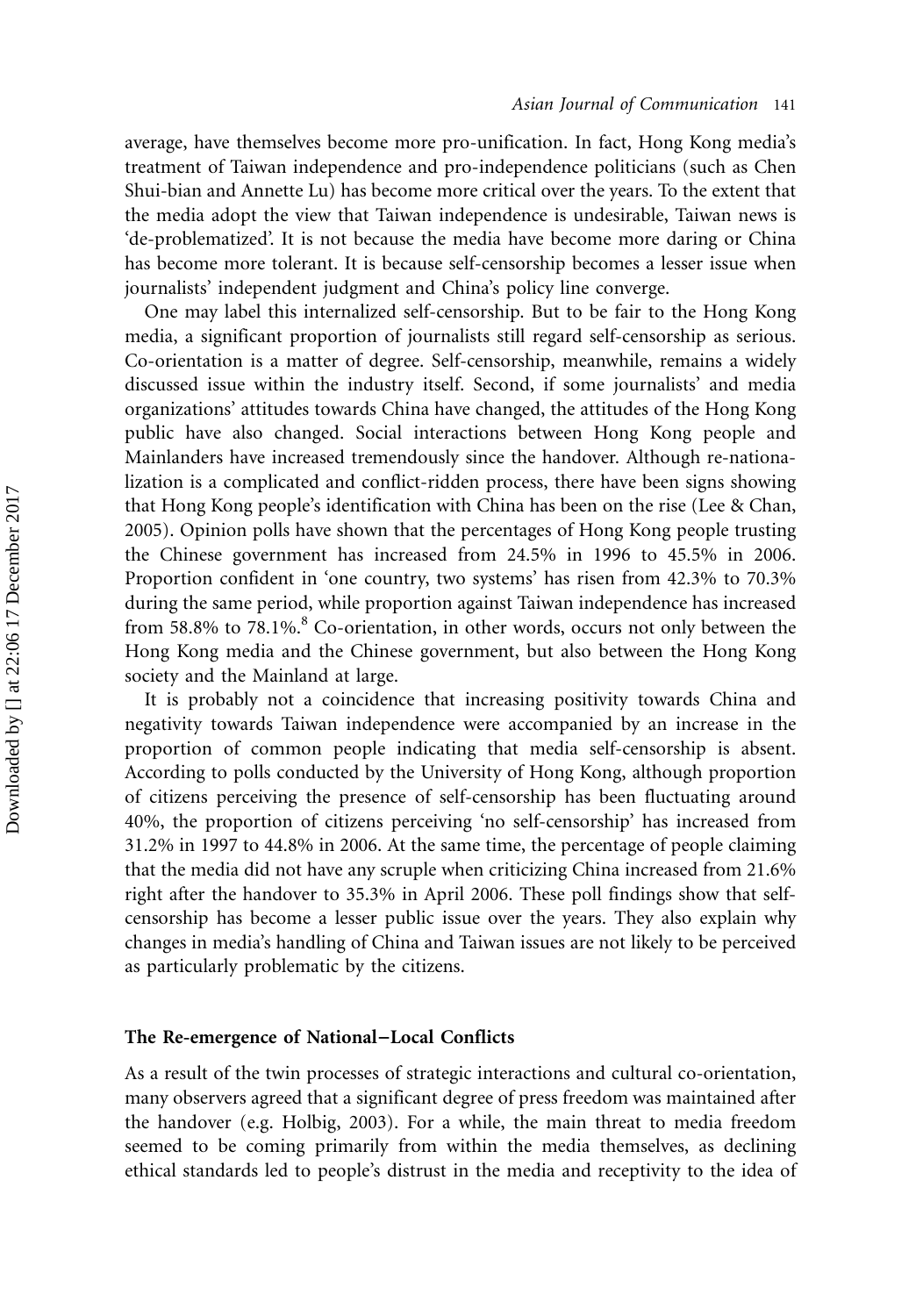government media regulation (Yeung, 2000).<sup>9</sup> The situation changed in 2002, however, when signs began to show that Article 23 of the Basic Law would finally emerge in the SAR government's policy agenda.

It should be noted that the 'equilibrium condition' regarding press freedom discussed above was premised upon the successful maintenance of the distinction between national and local affairs. The 'three nos policy' identified three national matters as no-go areas for the Hong Kong press, whereas the Hong Kong media were happy to pay more attention to local issues. Given Hong Kong's economic downturn and the Tung administration's incompetence in handling various social crises, both the public and the media were highly critical towards the SAR government. As far as local matters were concerned, the media not only played the watchdog role but also carried a 'surrogate democracy' function (Chan & So, 2004): by communicating public opinions and providing forums for policy debates, the media supplemented the underdevelopment of democratic institutions in the city.

The distinction between national and local affairs was finally breached when, in late 2002, the Tung administration decided to act upon Article 23 of the Basic Law and put forward national security legislation. Religious groups, lawyers, and journalists were among the most skeptical towards the proposed law. The government was heavily criticized for not allowing enough time for public consultation, and the proposed legislation was also criticized for providing the government with too much power. The controversy-combined with other social and economic problemsfinally led to the historic 2003 July 1 protest (Chan & Lee, this volume). The SAR government was forced to postpone the legislation 'indefinitely'.

Half a year later, the issue of democratic reform, especially the methods for electing the Chief Executive in 2007, came to the fore. Learning from the failure of national security legislation, the Chinese government took up the leading role and insisted from early on that democratic reform in Hong Kong is not only a local issue. The role of the Tung administration was diminished.

The re-emergence of national-local conflicts since 2003 represents a significant new development which has strong implications on press freedom. Such conflicts highlight the contradictions within the 'one country, two systems' formula and foreground the differences in the interests of the city and the interests of the nation on certain key issues. These conflicts can also put the ongoing process of cultural co-orientation into question, as they can highlight some of the fundamental cultural differences between Hong Kong and China. When such conflicts arise, the Hong Kong media have to determine whether they are willing to confront the Chinese government and stand by local public opinions and interests.

How will the media respond to such challenges? No conclusive answer can be given at this stage, but some observations regarding media performance during the Article 23 and democratic reform debates in 2003 and 2004 can be offered here. First, it is obvious that most media organizations have tried to avoid directly confronting China. In the case of Article 23, China remained at the backstage. Although it was widely assumed that China has set certain deadlines and bottom lines for the Tung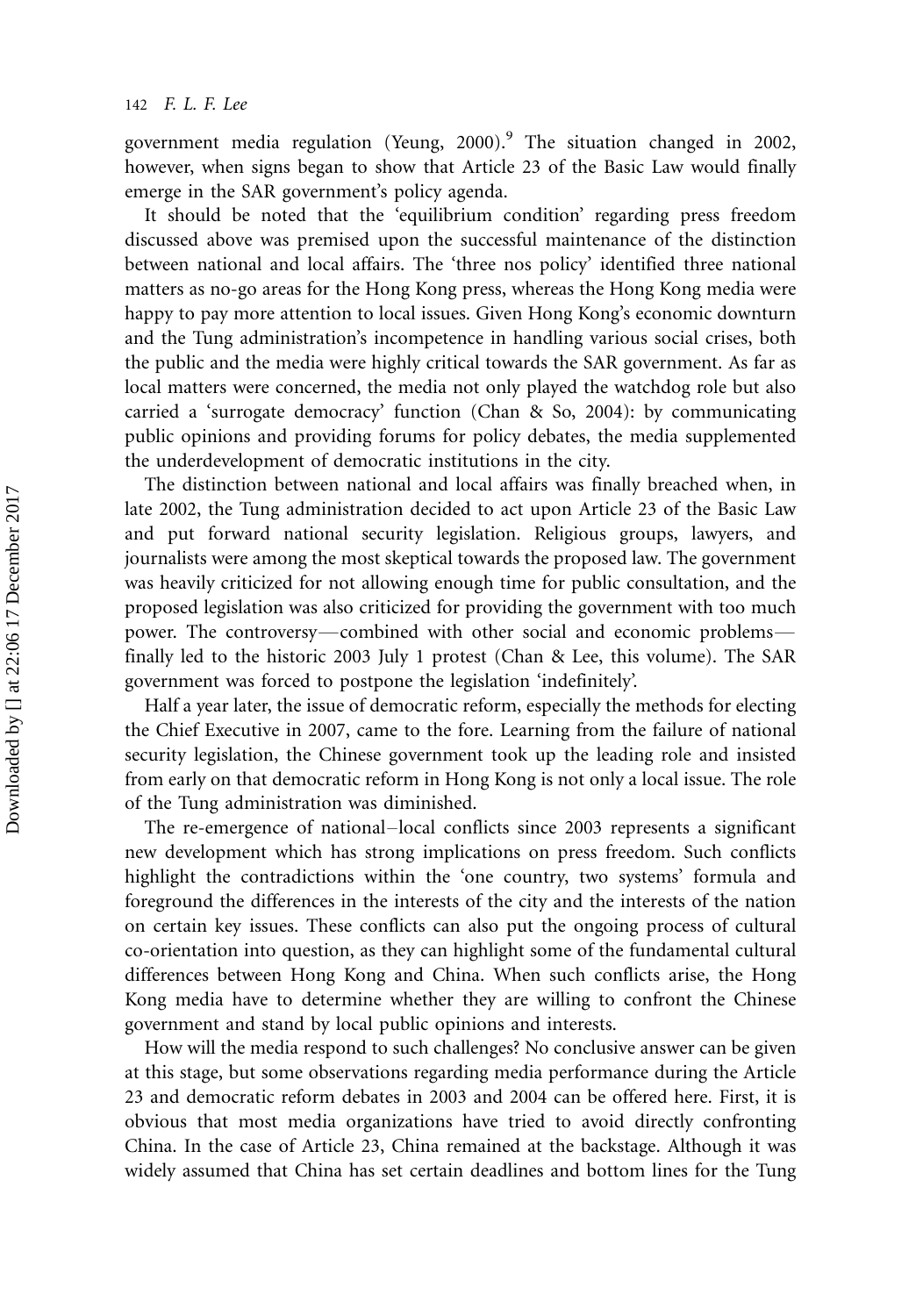administration, the latter remained the target of criticisms. The media thus provided a kind of 'split coverage'. On the one hand, news analysis often focused on what kinds of bottom lines the Chinese government has set for the Tung administration, thus assuming China as the real decision maker. But on the other hand, any criticisms in news coverage and editorials remained targeting at the SAR government.

Attempts to avoid directly confronting China can be seen also in the democratic reform debate. Lee and Lin's (2006) analysis of newspaper editorials showed that even the Apple Daily, presumably highly critical towards China, adopted a number of rhetorical strategies to smooth out the radicalism of its criticisms. One strategy employed is de-centralization of the Chinese government. The editorials sometimes criticized mid level Chinese officials for failing to communicate public opinions in Hong Kong to the Central government, while the Central government was treated as an abstract entity beyond the fray.

Direct confrontations with China can also be avoided by turning to objectivity. Lee and Lin's (2006) study pointed to how Ming Pao's editorials posited the newspaper as a neutral commentator on a debate between the democrats and the Chinese government. The editorials also emphasized the importance of rational discussion to resolve the issue. As pointed out earlier, the implications of journalistic objectivity in Hong Kong can differ on a case-by-case basis. In the case of democratic reform, a neutral stance may be questionable when the majority public opinion is clearly in favor of quicker democratization, and the emphasis on rational discussion is certainly misplaced when political power is fundamentally unequally distributed.

Moreover, earlier discussion has highlighted the importance of alternative channels for the expression of critical views. Hence significant damage to press freedom in Hong Kong was done when three radio phone-in talk show hosts, all famous for their criticisms towards the Chinese and SAR governments, resigned in quick succession in mid-2004. The event turned particularly ugly when Allen Lee, a veteran politician and one of the three resigned hosts, claimed that one Mainland official has called him at night, praising his wife and daughter before saying that he wanted to talk about his radio show. Lee said his decision to quit was driven by the fear of possible harassment of his family.

It is difficult to prove the exact content and intent of the telephone call. Lee might have been oversensitive and overreacted. But even if it was an overreaction, it happened because of the political pressure building up at the time. Moreover, one may infer from the episode that the Chinese government is willing to mobilize people in its network to apply pressure to specific media personnel through informal and interpersonal channels.

Dubious personnel decisions made by radio broadcasters further undermined the vibrancy of public affairs talk radio. When Albert Cheng, another radio host in the trio, was ready to return to his program, the broadcaster Commercial Radio decided not to renew his contract. In fact, Commercial Radio ended the program Teacup in a Storm, which was at the time the most popular radio show in town (including shows of all kinds), and replaced it by a new talk show called Beginning the Journey on a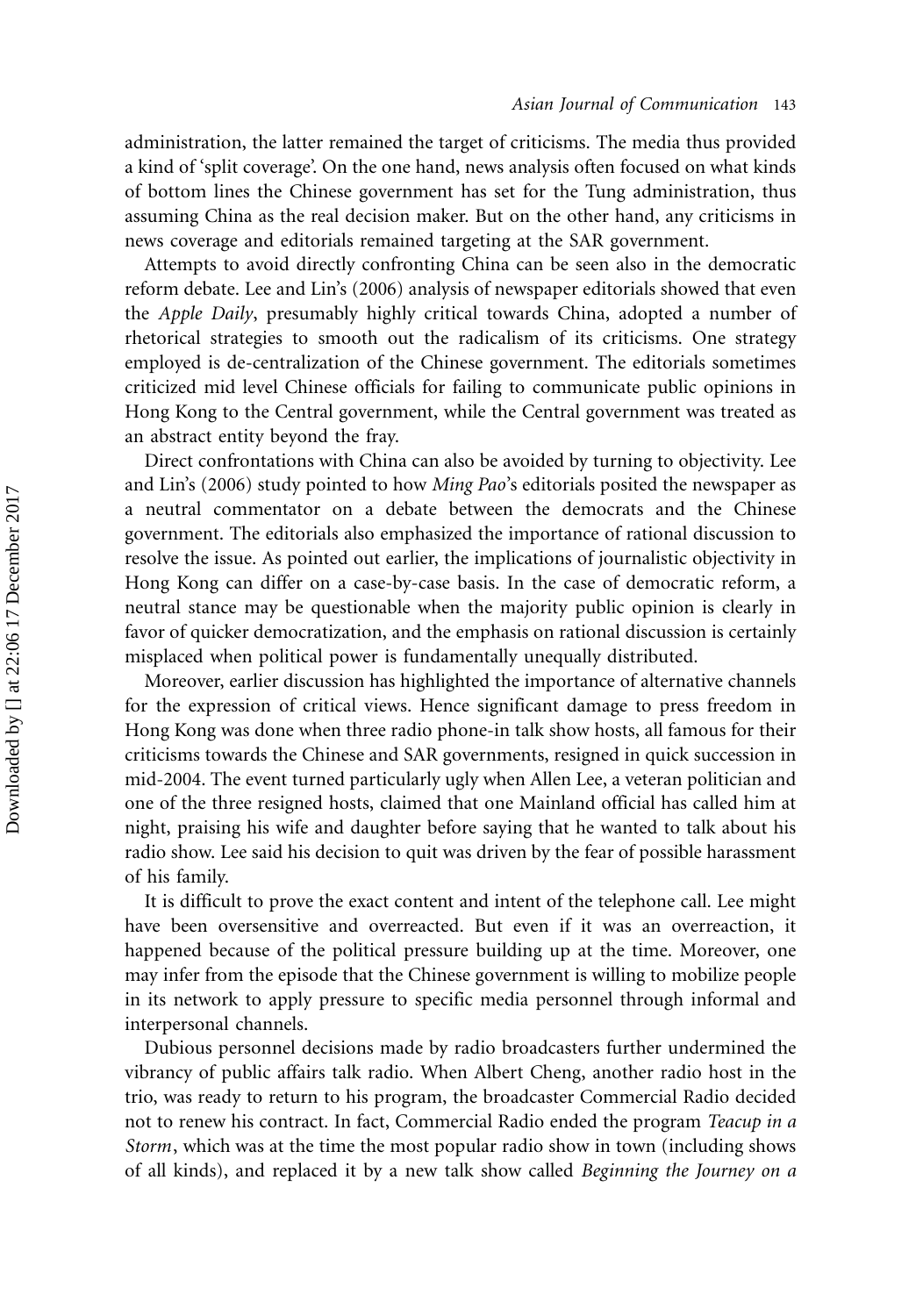#### 144 F. L. F. Lee

Clear Day. At Radio Television Hong Kong (RTHK), the public broadcaster in the city, pro-democracy talk show host Ng Chi-sum was transferred from hosting talk shows in the morning, which is prime-time for Hong Kong radio broadcasting, to hosting shows in the afternoon. Expectedly, both broadcasters denied that such moves were politically motivated.

Therefore, critical talk radio emerged as the main casualty in the confrontation between Hong Kong and China from 2003 to 2004. Phone-in talk radio still exists, but their value as the boundary tester for other media outlets has declined.

And it is far from certain whether this will be the last casualty in the media scene. Most recently, the situation facing the public broadcaster RTHK has also been raising concerns. Structurally speaking, RTHK is a government department. Yet RTHK has long vowed to follow the BBC model and maintained its editorial autonomy from any government influence. Of course, even the BBC has been criticized for exercising self-censorship on specific issues, and it is always questionable if a public broadcaster can ever be completely independent. But after the handover, RTHK at least has continued to produce programs critical towards the SAR administration. Paradoxically, the government-funded broadcaster has become a major source of political criticisms in the public arena. During the Tung administration, the political satire offered in several public affairs programs of the broadcaster attracted particular criticisms from conservative politicians, who argued that a public broadcaster should promote government policies rather than undermine the credibility of the government (see HKJA & Article 19, 2006).

There have not been overt attempts to impose government control of RTHK. However, since Chief Executive Donald Tsang assumed office in 2005, there were signs of government attempts to domesticate the broadcaster. Mr. Tsang first attracted criticisms in 2005 by commenting on RTHK's entertainment programming. In January 2006, the government announced the set-up of a committee reviewing public service broadcasting, and critics were concerned if it is a disguise of an attempt to change the role of RTHK. Then, in April 2006, the government's Audit Commission issued a report criticizing RTHK's management for failing to adhere to government regulations on uses of funding. In response, many journalists pointed out the impracticality of asking a news organization to follow a set of rules designed for government bureaucracies. Some journalists believed the government was using the report to undermine the credibility and independence of RTHK (HKJA & Article 19, 2006).

Up to this moment, the future of RTHK seems to remain in a delicate balance. The possibility of the broadcaster acquiring formal independence through corporatization does not seem high. But the Chinese and SAR governments remain interested in maintaining at least the appearance of press freedom in Hong Kong, thus overt control of RTHK is also unlikely. What is certain is that any demise of editorial independence in RTHK would mean the loss of another professional and critical media outlet, which will further reduce the plurality of voices in the public arena.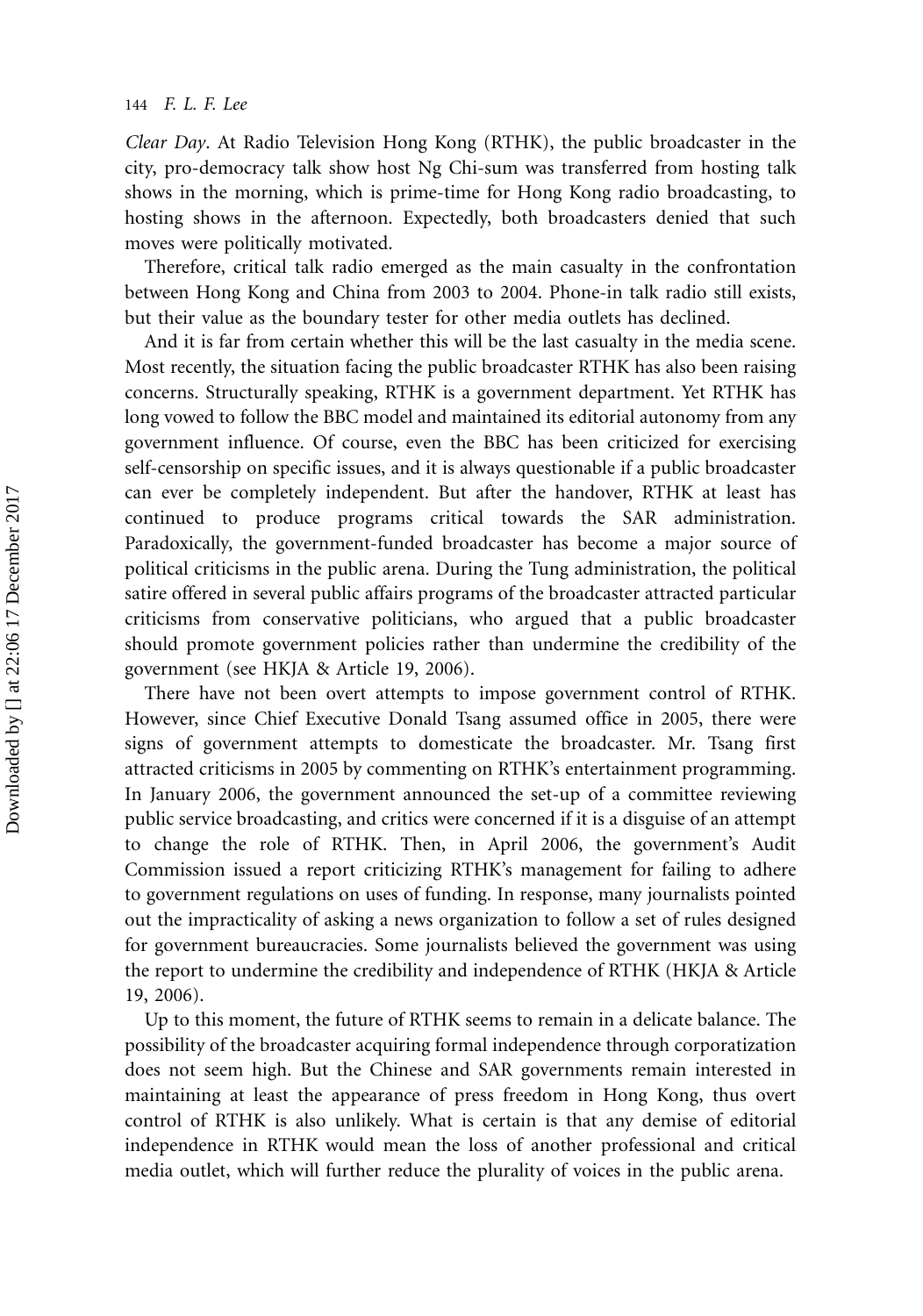#### Conclusion

In sum, the return of Hong Kong to China did not lead to immediate and abrupt decline in press freedom. China is constrained by its own promises of 'one country, two systems' and 'high degree of autonomy'. Although these slogans can be subject to manipulative interpretations, they provide a discourse that the local people can appropriate to defend their own way of life, of which freedom of speech and of the press are a key aspect.

The condition for press freedom thus evolved through a complex dynamics of strategic interactions between the power holders and the local media. The plurality of the Hong Kong media means that there would be no simple and singular response adopted by all, while the fact of market competition means that media organizations have to respond to each other. As Lee (2000) argues, insofar as a significant part of the Hong Kong media have a strong commercial and/or professional orientation, the media would be 'cyclically bold and tame, public-spirited and self-serving', and media reactions to political and economic pressures would be 'highly situational, erratic, partial, and even contradictory' (p. 323).

However, underlying the seemingly erratic fluctuations in media discourses and the continual plurality of media outlets is a trend towards co-orientation between the Hong Kong media and the Chinese government. Changes in media personnel, practices of self-censorship, the turn to objective journalism by some news organizations, rise and fall of critical media outlets, changes in journalists' attitudes, and changes in public opinions at large combine to generate a press that has become less critical towards China over the years. Coverage of national issues has become less 'problematic'. This particular aspect of the Hong Kong experience in the past 10 years thus demonstrates how the media can be domesticated without the application of formal and overt control. The process does not even rely completely on the success of strategies to induce self-censorship. The key to the domestication of the media resides in the interplay between politics and culture, the production of 'common sense' that legitimizes certain social and political orders. As Gramscians would argue, domination without overt coercion is made possible by the manufacturing of consent.

But it does not mean that conflicts between the Hong Kong media and China would completely disappear. There are limits to the processes of co-orientation. The Article 23 debate, for instance, has not only damaged the SAR government's credibility but also reignited Hong Kong people's sense of difference from China. Such conflicts can generate headaches for the Chinese government, because it is much more difficult for China to acquire the consent of the Hong Kong society on such issues. Therefore, issues involving conflicts between Mainland China and Hong Kong have now arguably replaced national issues such as Taiwan independence as the topics that posed the most serious challenges to the Hong Kong media. During such conflicts, the media can be trapped between heightened political pressure from China and potentially powerful local public opinions.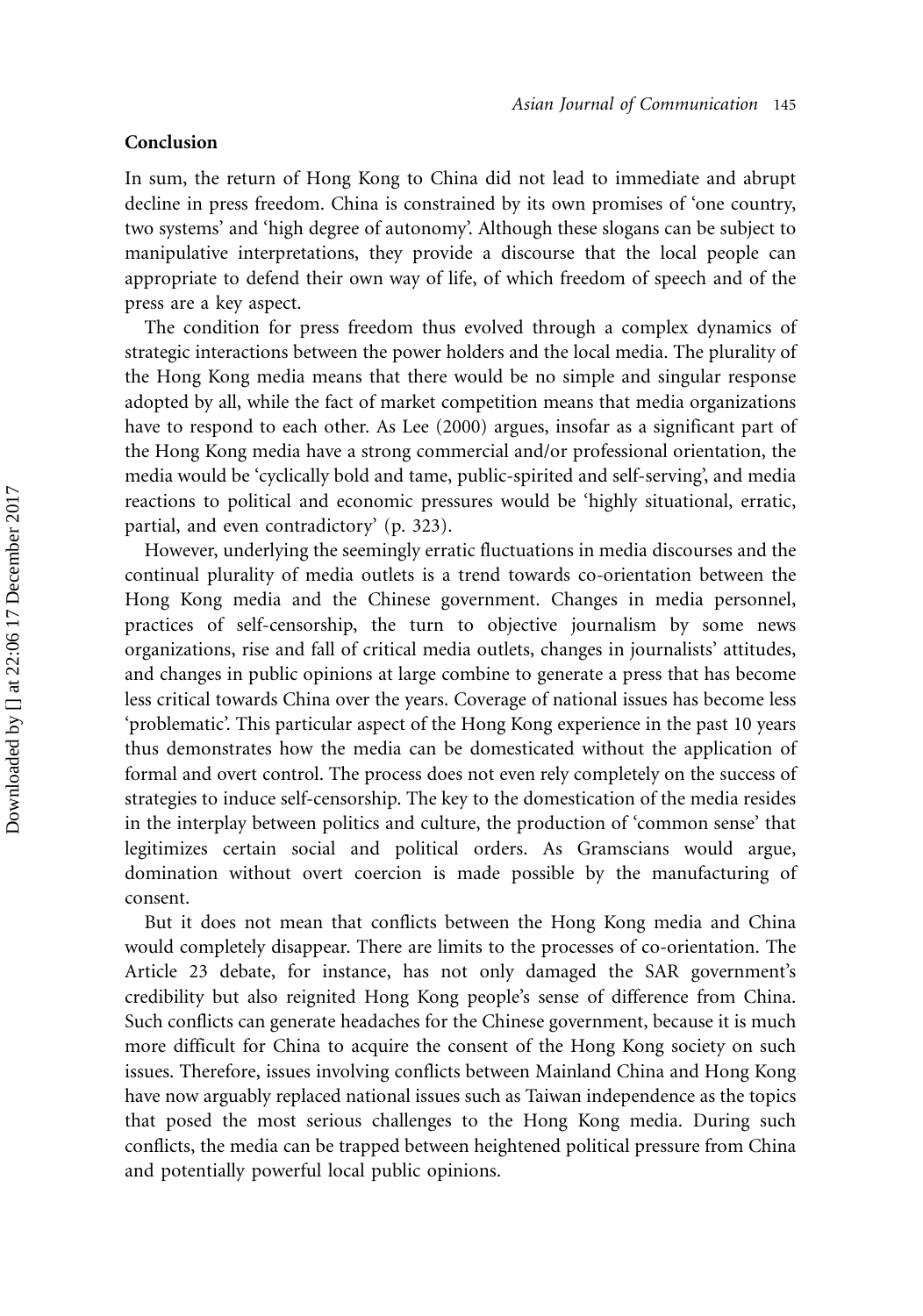146 F. L. F. Lee

How national-local conflicts will shape the contours and dynamics of press freedom in Hong Kong remains to be seen. More precisely, national-local conflicts will interact with the ongoing processes of strategic interaction and cultural co-orientation to shape the future of press freedom in Hong Kong. How the interaction among the processes will play out is largely a matter of historical contingency. The future cannot be easily predicted, but this article should have pointed to the places where future attention is most deserved.

#### Acknowledgements

The work described in this article was fully supported by a grant from the Research Grants Committee of the Hong Kong Special Administrative Region, China (CUHK4136/04H).

### **Notes**

- [1] This, of course, does not mean that China did not pull strings from behind. For example, the SAR Chief Executive election was widely assumed to be tightly controlled by the Central government.
- [2] After 2003, a notion widely circulated in the media was that the Chinese government has pinpointed 'one newspaper, one magazine, and two mouths' as the major cause of anti-government sentiments in Hong Kong. The phrase refers to the Apple Daily, the Next Magazine, and two highly prominent radio talk shows. For examples, see Ng Chi-sum (2004, May 4), 'Today you have reached the same end', *Ming Pao*, p. A27; Li Yee (2004, May 17), 'Tired body, tired mind', Apple Daily, p. E13.
- [3] The 'state secrets' reported by Xi Yang included samples of new banknotes, information about the selling of gold by the country, adjustment of exchange rates, and the plan to raise interest rates.
- [4] See Chan and Lee (2006) and Lee (2006) for empirical studies of media contents.
- [5] The author conducted the survey in collaboration with Clement Y. K. So and Joseph Man Chan.
- [6] The poll findings can be accessed at http://hkupop.hku.hk
- [7] Personal interview conducted in August 2006.
- [8] Poll findings are available at http://hkupop.hku.hk
- [9] Amidst public discontent towards the sensationalist media in 1999, the SAR government proposed setting up a statutory press council to monitor media ethics. Opinion polls at the time showed a majority support for the proposal, although the idea was aborted because of strong opposition from professional journalists. An independent press council was set up instead.

#### References

Chan, J. M., & Lee, C. C. (1991). Mass media and political transition. New York: Guilford Press.

- Chan, J. M., & Lee, F. L. F. (2006). Energized public opinion and media's political parallelism: A case study of the 1 July 2003 rally in Hong Kong. Hong Kong Journal of Social Science, 31, 71-96.
- Chan, J. M., & So, C. Y. K. (2004). The surrogate democracy function of the media: Hong Kong citizens' and journalists' evaluations of media performance. In S. K. Lau et al. (Eds.), Indicators of social development (pp. 1249–1276). Hong Kong: Hong Kong Institute of Asia-Pacific Studies.